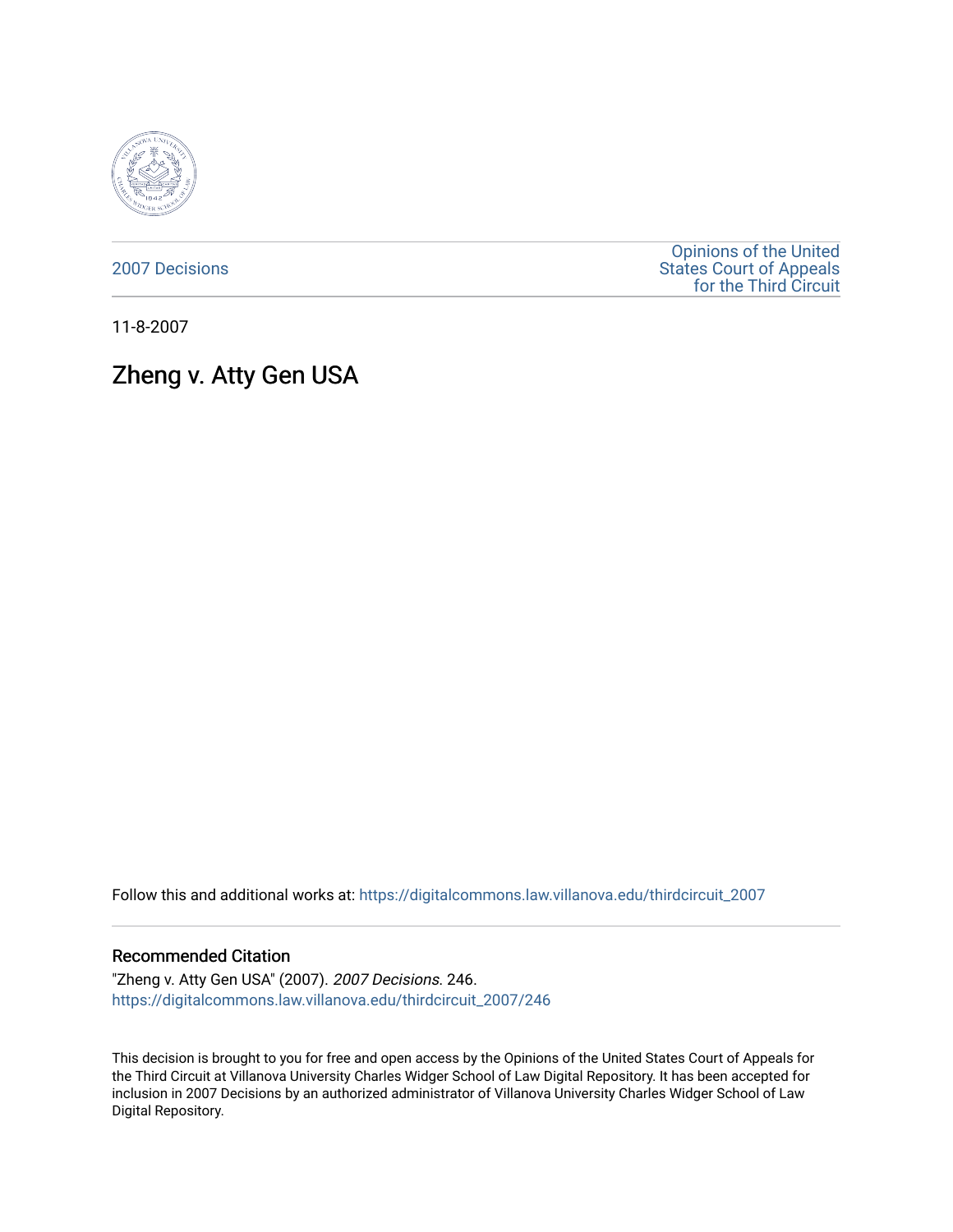### **NOT PRECEDENTIAL**

## UNITED STATES COURT OF APPEALS FOR THE THIRD CIRCUIT

No. 06-2837

\_\_\_\_\_\_\_\_\_\_\_\_

#### LI CHENG ZHENG,

Petitioner,

v.

ATTORNEY GENERAL OF THE UNITED STATES,

Respondent.

On Review of a Decision of the Board of Immigration Appeals (Agency No. A79-424-663) Immigration Judge: Honorable Eugene Pugliese

Submitted Under Third Circuit LAR 34.1(a) October 23, 2007

\_\_\_\_\_\_\_\_\_\_\_\_

Before: SLOVITER, CHAGARES, and HARDIMAN, Circuit Judges.

(Filed: November 8, 2007)

 $\overline{a}$ 

 $\overline{a}$ 

\_\_\_\_\_\_\_\_\_\_\_\_

OPINION OF THE COURT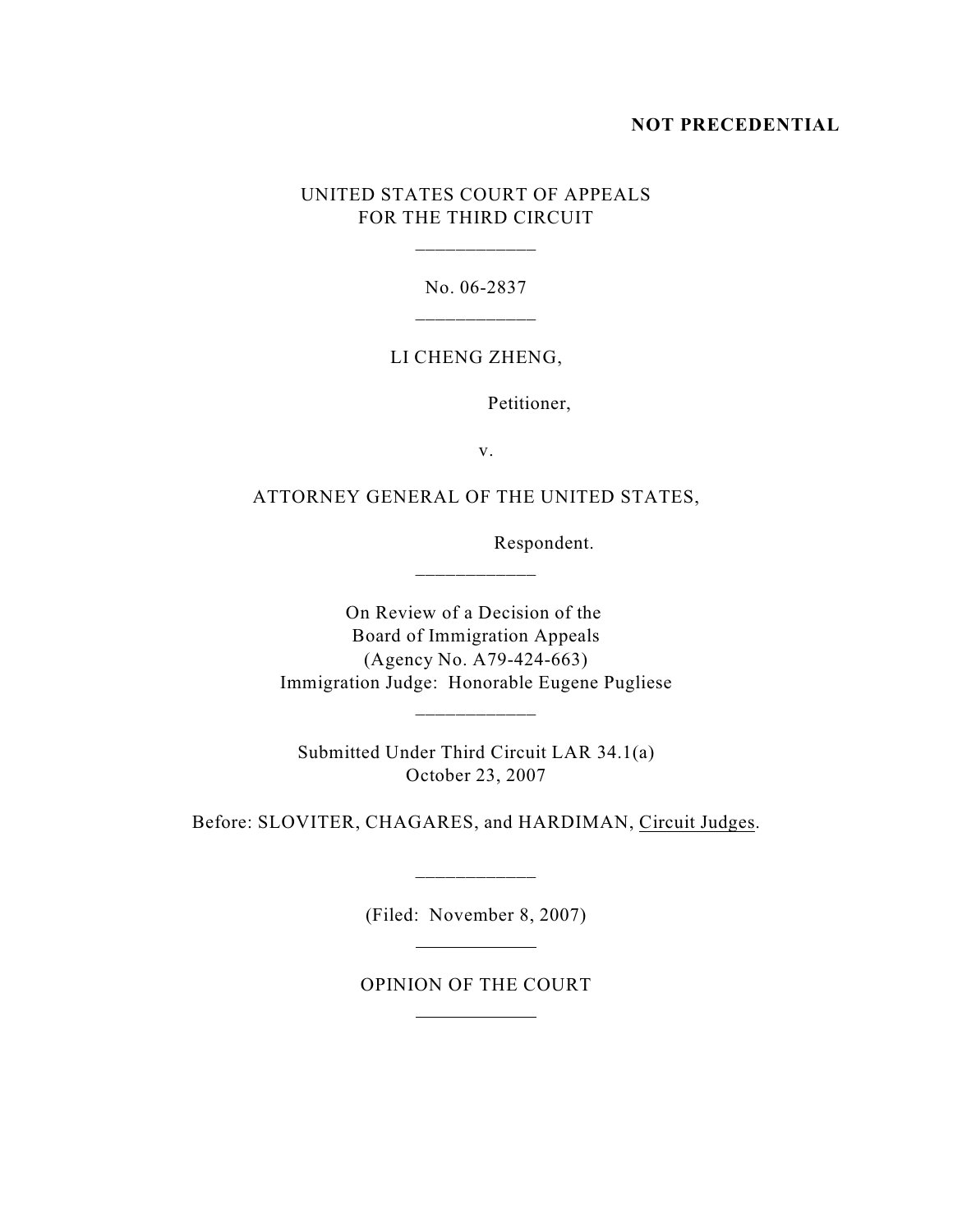#### CHAGARES, Circuit Judge.

Petitioner Li Cheng Zheng, a Chinese citizen, challenges the denial of his motion to reopen/reconsider by the Board of Immigration Appeals (BIA) on April 27, 2006, on the grounds that the BIA committed legal error and abused its discretion. Petitioner applied for asylum, withholding of removal, and relief under the Convention Against Torture on the basis of past persecution in China due to the government's coercive population control practices and his fear of future persecution upon his return to China due to his illegal departure. The Immigration Judge (IJ) denied petitioner's claims, and the BIA affirmed, dismissing petitioner's appeal. Petitioner then filed a motion to reopen/reconsider, which the BIA denied on the ground that it was filed out of time. Because the BIA did not abuse its discretion in denying petitioner's motion, we will deny the petition for review.

I.

As we write only for the parties, we do not set out the facts in great detail. Zheng arrived in the United States in October 2001 in Miami, Florida without a valid entry document. He paid a smuggler to bring him to the United States. At his hearing before the IJ, Zheng claimed that he and his wife, who still lives in China with their son, had violated China's population control policies by attempting to have additional children after the birth of their son in July 1998. Zheng explained that the government required that his wife have an intra-uterine device (IUD) inserted after she gave birth to their son. The government also required IUD check up appointments several times each year.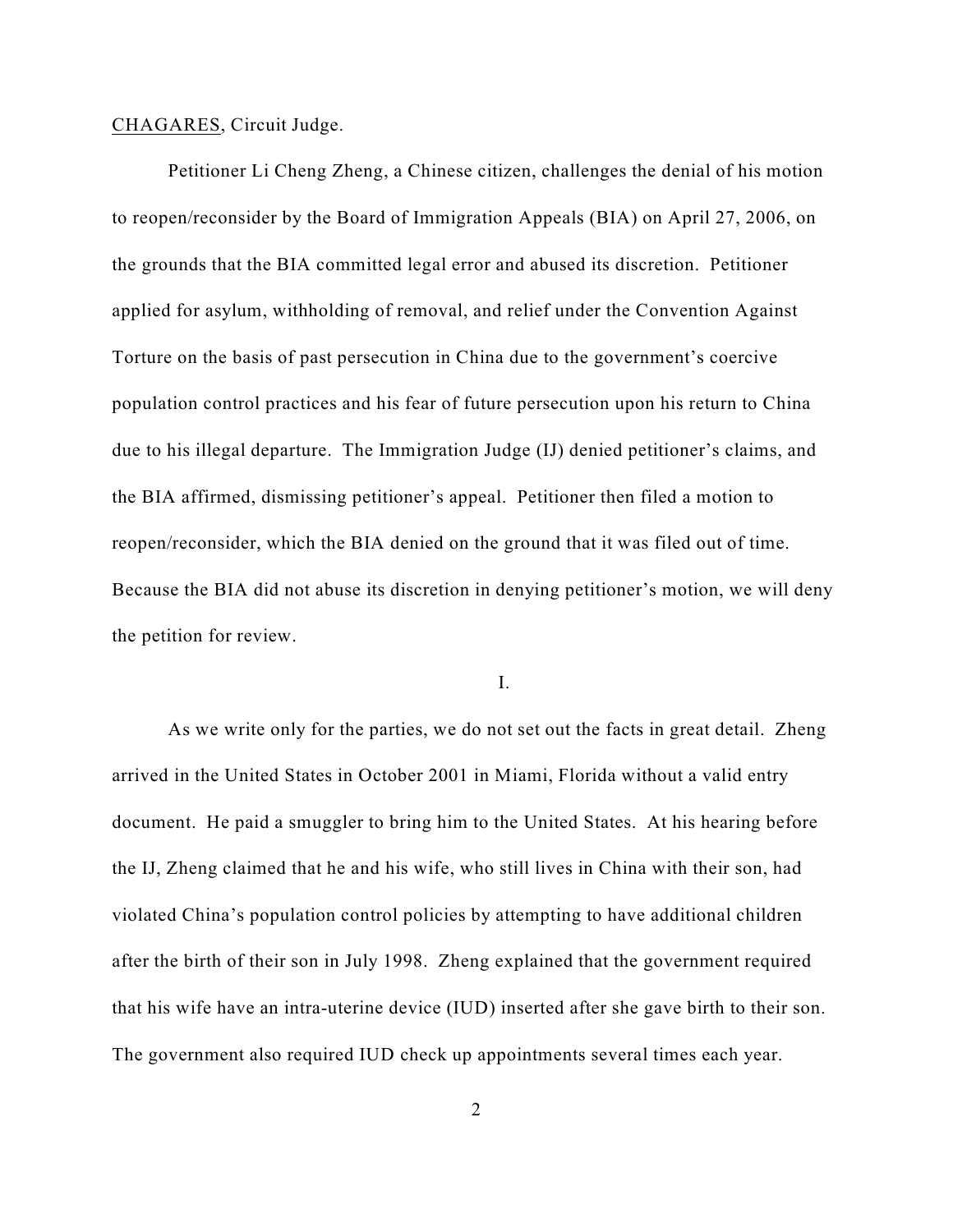Zheng testified that his wife went to two or three check ups and then became pregnant, after asking a private doctor to remove the IUD. According to Zheng, his wife went into hiding during the pregnancy. The government, however, found her at his older sister's house and forced her to undergo an abortion. After the abortion, his wife was forced to have another IUD inserted, but she removed it and became pregnant again. This time, she went into hiding at her mother's house. When she missed her IUD check up appointment, government officials started looking for her and found her. She was forced to have another abortion and again required to insert an IUD.

According to Zheng, if he returned to China, "the Government [would] have me taken in because they're afraid I might have children in the future." Appendix (App.) 94. Zheng also testified that he would be fined and jailed for leaving the country illegally. He stated that "[u]pon my return perhaps they would take my wife in for sterilization." App. 95. On April 14, 2004, the IJ denied Zheng's application, finding that he had "failed to establish credibility." App. Addendum (Add.) 24. The BIA affirmed the IJ's decision on October 25, 2005.

On March 15, 2006, Zheng served a motion to reopen the BIA decision, which the BIA received on March 27, 2006. On April 27, 2006, the BIA issued a decision, denying the motion to reopen because it was filed two months late. The BIA explained that the changed country conditions Zheng raised as a substantive reason for the motion were not material to Zheng's claims. Alternatively, reviewing the motion as one to reconsider, the Board rejected it as out of time, as well. This appeal followed.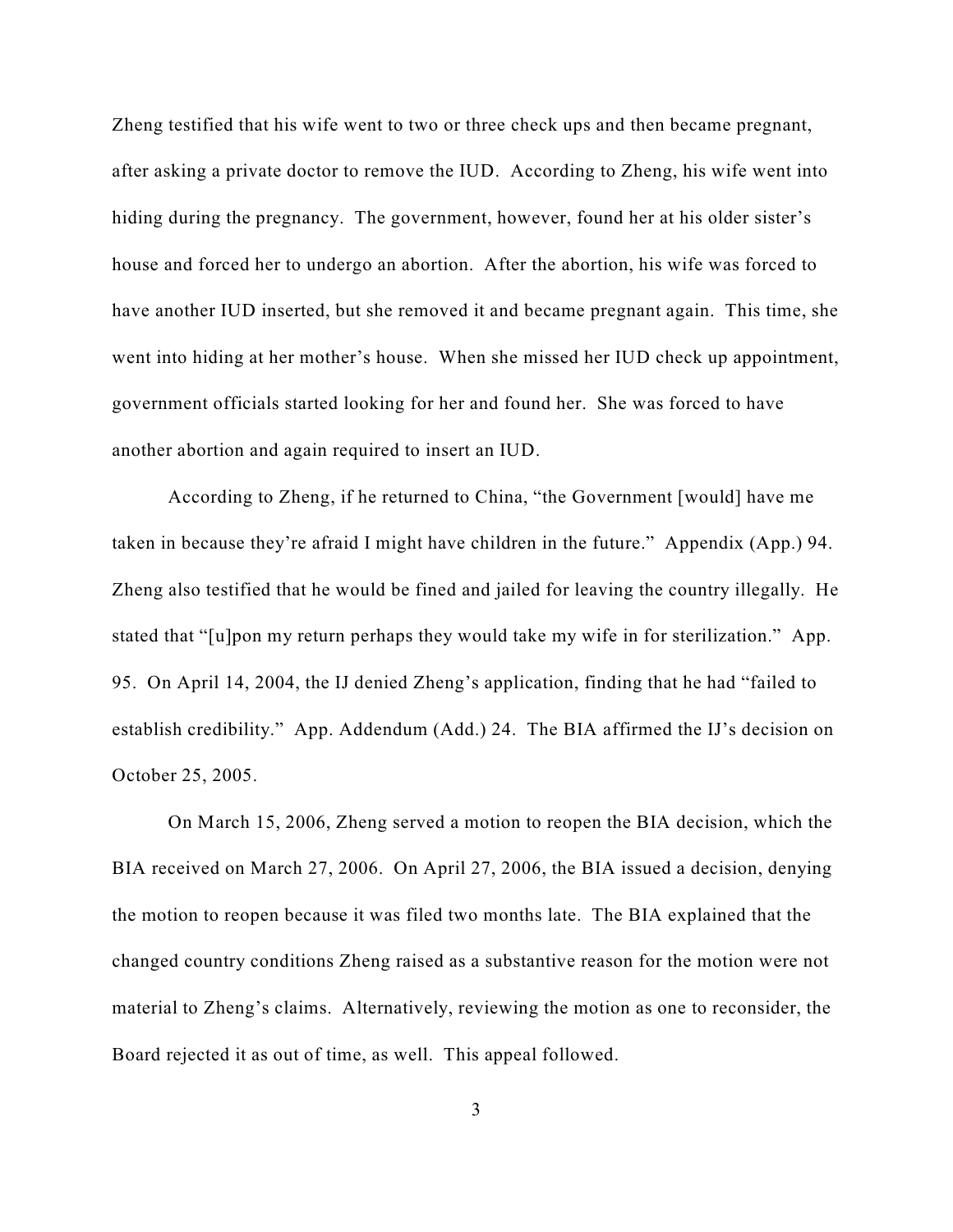We have jurisdiction to review the BIA's decision under 8 U.S.C. § 1252. Venue is proper in this Court because the proceedings before the IJ were completed in Newark, New Jersey. 8 U.S.C. § 1252(b)(2).

This Court reviews denials of motions to reopen and motions to reconsider under an abuse of discretion standard. See Borges v. Gonzales, 402 F.3d 398, 404 (3d Cir. 2005). We must, therefore, uphold the BIA's decision to deny a motion to reconsider or reopen unless the decision is "arbitrary, irrational, or contrary to law." Guo v. Ashcroft, 386 F.3d 556, 562 (3d Cir. 2004) (quotation marks omitted). The BIA's factual conclusions related to the motion are reviewed for substantial evidence. Sevoian v. Ashcroft, 290 F.3d 166, 174 (3d Cir. 2002). A petitioner who seeks reversal of the BIA's findings of fact must "show that the evidence was so compelling that no reasonable factfinder could fail to find in her favor." Barker v. Ashcroft, 382 F.3d 313, 316 (3d Cir. 2003) (quotation marks omitted). Motions to reopen raise "important finality concerns" and are generally disfavored. Shardar v. Ashcroft, 382 F.3d 318, 324-25 (3d Cir. 2004) (quotation marks omitted); Barker, 382 F.3d at 316.

We review legal decisions of the BIA *de novo*, but afford deference to the BIA's reasonable interpretation of statutes which it is charged with administering. Chevron, U.S.A., Inc. v. Natural Res. Def. Council, Inc., 467 U.S. 837, 842-43 (1984); Francois v. Gonzales, 448 F.3d 645, 648 (3d Cir. 2006). The BIA's determinations regarding the likelihood of future persecution or torture are reviewed for substantial evidence. See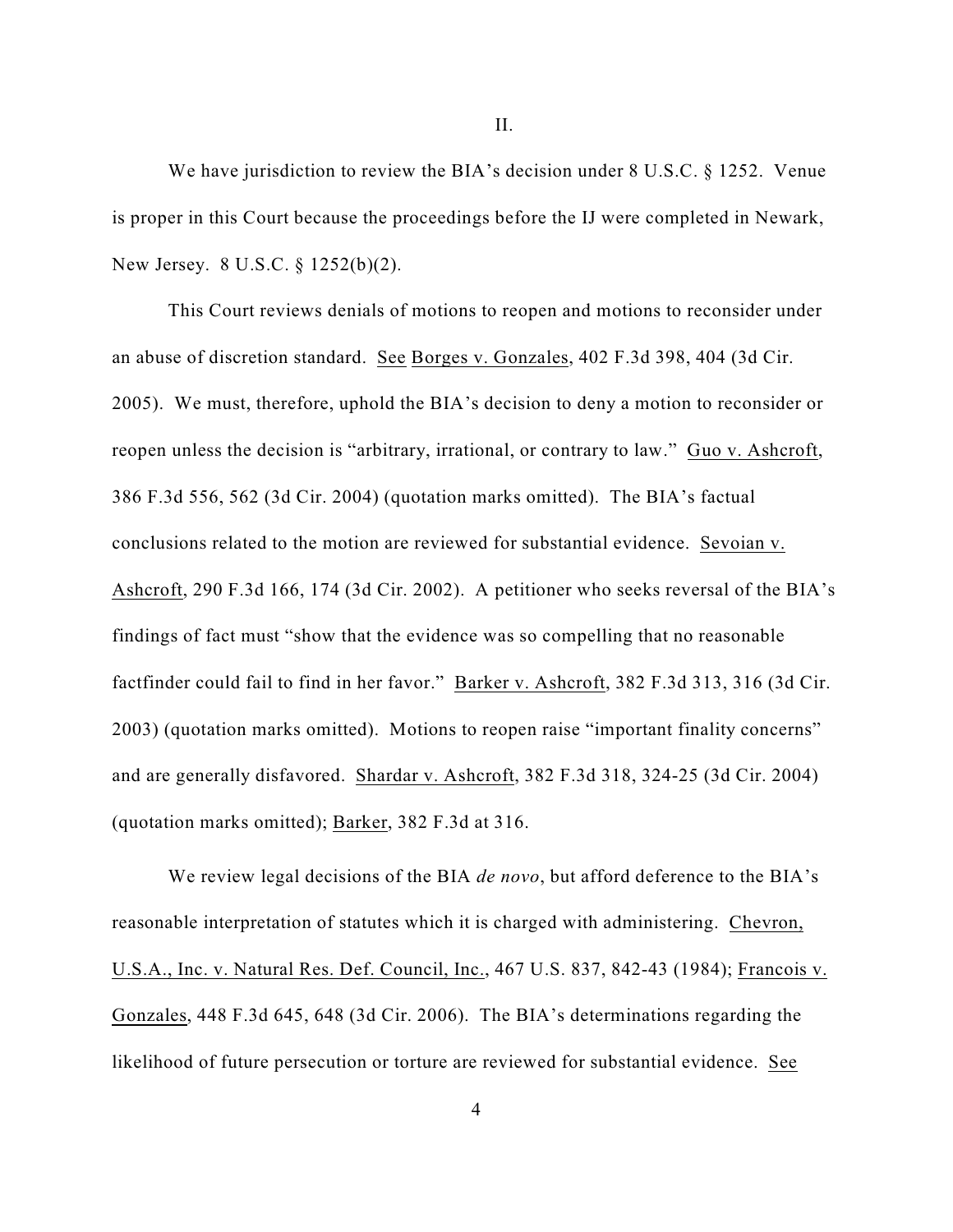Wang v. Ashcroft, 368 F.3d 347, 349-50 (3d Cir. 2004); Abdille v. Ashcroft, 242 F.3d 477, 483-84 (3d Cir. 2001). Under this standard, "the BIA's findings must be upheld unless the evidence not only supports a contrary conclusion, but compels it." Abdille, 242 F.3d at 483-84.

#### III.

Motions to reopen must be filed within ninety days of the BIA's decision. 8 C.F.R. § 1003.2(c)(2). The BIA entered its decision on October 25, 2005 and the motion to reopen was due on or before January 23, 2006. Zheng's motion, dated March 15, 2006, was received on March 27, 2006 – five months after the BIA decision and two months out of time. In its decision denying the motion, the Board explained that under 8 C.F.R. § 1003.2(c)(3)(ii), a motion to reopen filed after 90 days could be considered if Zheng had offered evidence of changed country conditions material to his case. Because the BIA found that the alleged changed country conditions submitted by Zheng were not material to his claims, it did not extend the time for filing the motion.

In addition, motions to reconsider a decision of the BIA must be filed within 30 days of the date of the decision. 8 C.F.R. § 1003.2(b)(2). The BIA determined that in this case, a motion to reconsider would have been due on or before November 24, 2005. The BIA did not, however, receive the motion until March 27, 2006 – four months later.

 Rather than challenging the BIA's decision to reject the motion to reopen/reconsider, Zheng's appeal focuses primarily on the merits of the underlying case. The BIA's decision on the merits, affirming the Immigration Judge's denial of asylum,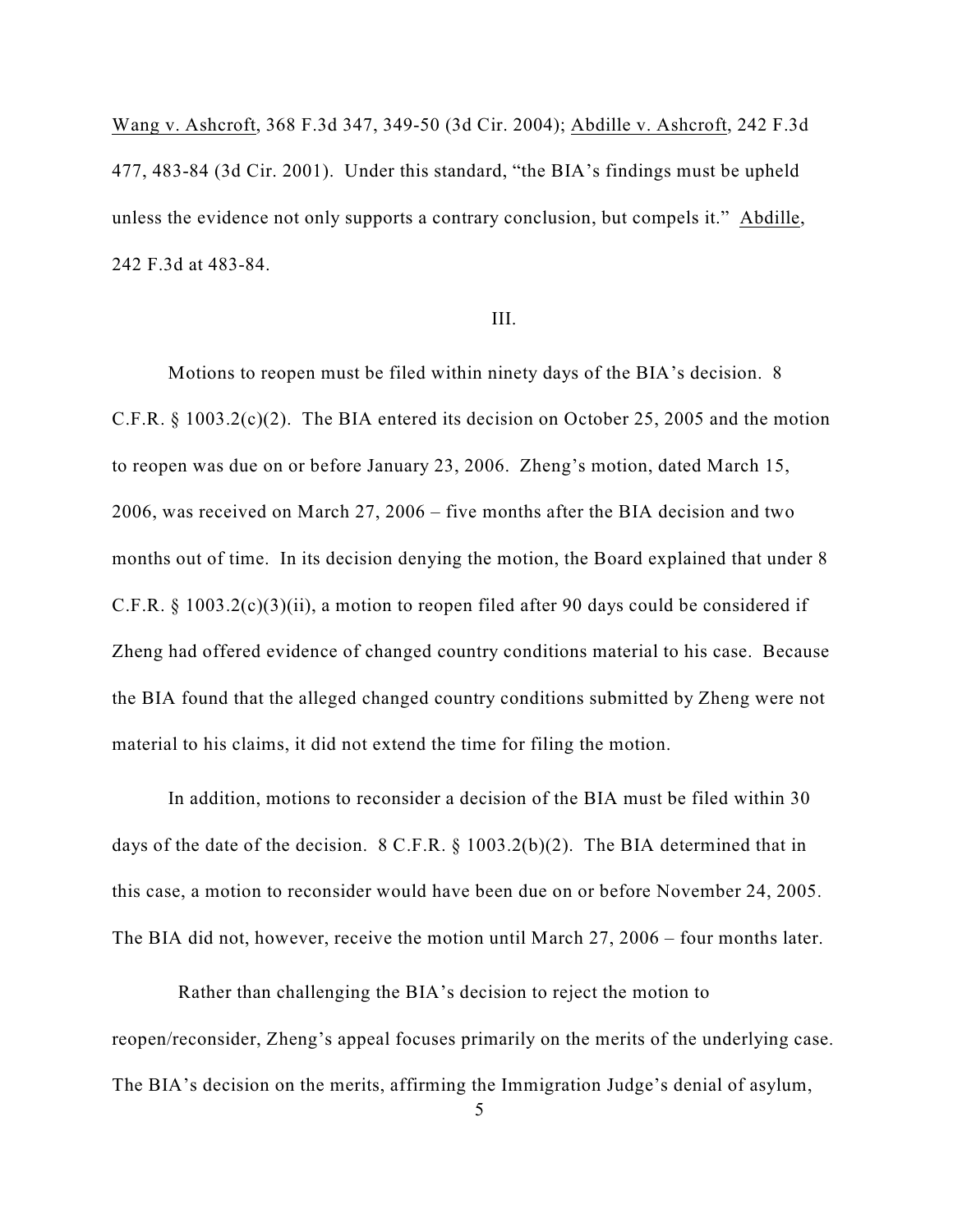withholding of removal, and relief under the Torture Convention is, however, not currently before this Court. Zheng has not filed a petition for review of the final order of deportation, and any such petition would be untimely. A petition for review of a final order of removal "must be filed not later than 30 days after the date of the final order of removal."  $8 \text{ U.S.C.} \$   $1252(b)(1)$ . This time period is "jurisdictional in nature and must be construed with strict fidelity to [its] terms." Stone v. I.N.S., 514 U.S. 386, 405 (1995). Moreover, even timely filing of a motion to reconsider does not toll the time to petition for judicial review and does not render the underlying order non-final; a separate timely petition is necessary to appeal the underlying order. Id. at 395-406; see also Nocon v. I.N.S., 789 F.2d 1028, 1032-33 (3d Cir. 1986) (explaining that filing a motion to reopen or a motion to reconsider does not suspend the time for filing a petition for review of the underlying order).

The petition for review submitted to this Court on May 25, 2006 expressly states: "Petitioner seeks review of the Board of Immigration Appeals' decision dated on April 27, 2006, denying Petitioner's Motion to Reopen/Reconsider." App. Add. 3. We lack jurisdiction to reach Zheng's challenges to the underlying deportation order denying his applications for relief from removal. Our analysis must therefore be limited to the timeliness of the motion to reopen/reconsider.

The BIA did not abuse its discretion in denying Zheng's motion as untimely. In his motion, Zheng primarily discussed the merits of his case; only in the last paragraph did he point to the Country Report for Human Rights Practices for China for 2005, which